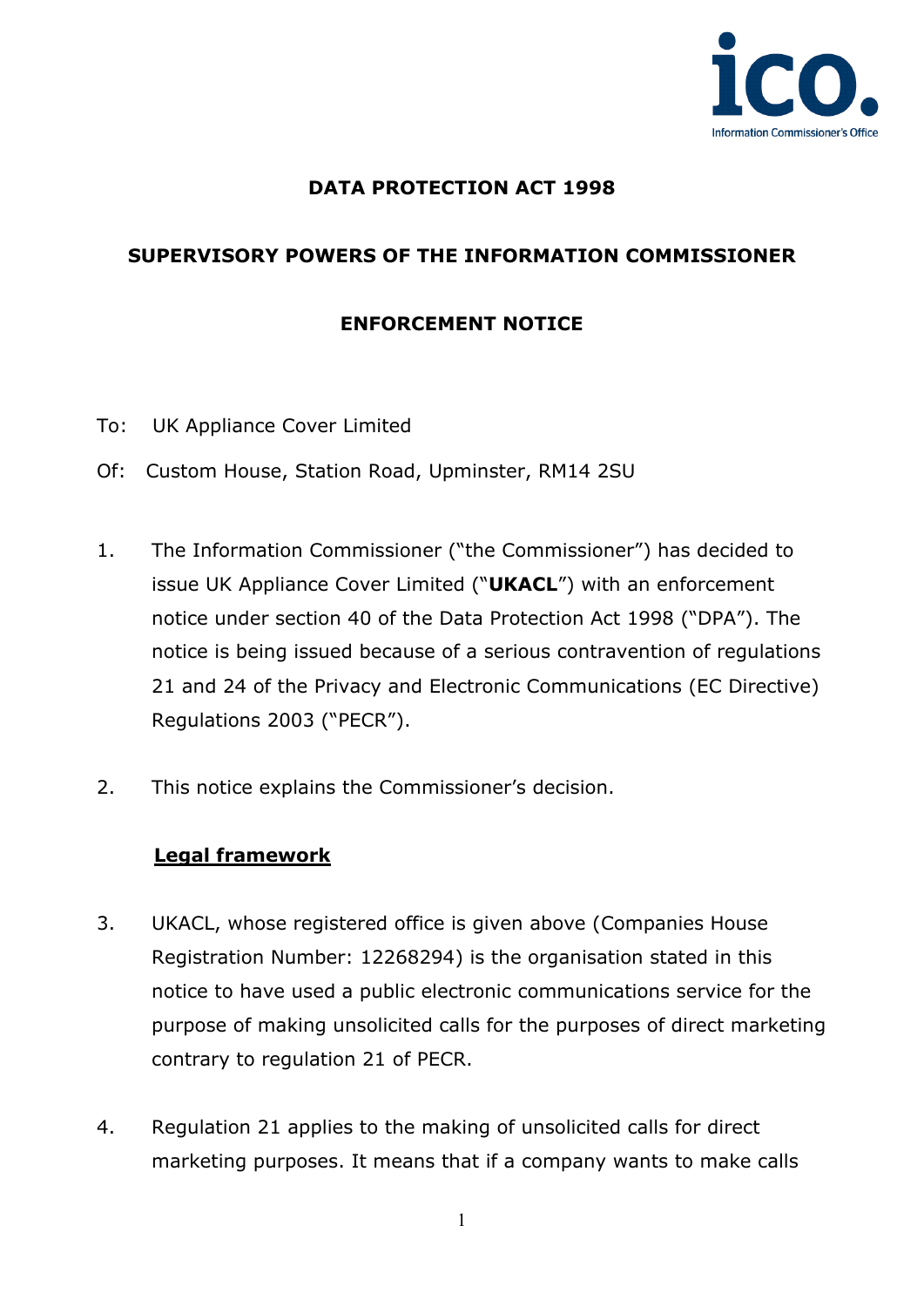

promoting a product or service to an individual who has a telephone number which is registered with the Telephone Preference Service Ltd ("TPS"), then that individual must have notified the company that they do not object to receiving such calls from it.

5. Regulation 21 paragraph (1) of PECR provides that:

*"(1) A person shall neither use, nor instigate the use of, a public electronic communications service for the purposes of making unsolicited calls for direct marketing purposes where-*

- *(a) the called line is that of a subscriber who has previously*  notified the caller that such calls should not for the time being *be made on that line; or*
- *(b) the number allocated to a subscriber in respect of the called line is one listed in the register kept under regulation 26."*
- 6. Regulation 21 paragraphs (2), (3), (4) and (5) provide that:
	- *"(2) A subscriber shall not permit his line to be used in contravention of paragraph (1).*
	- *(3) A person shall not be held to have contravened paragraph (1)(b) where the number allocated to the called line has been listed on the register for less than 28 days preceding that on which the call is made.*
	- *(4) Where a subscriber who has caused a number allocated to a line of his to be listed in the register kept under regulation 26 has notified a caller that he does not, for the time being, object to such calls*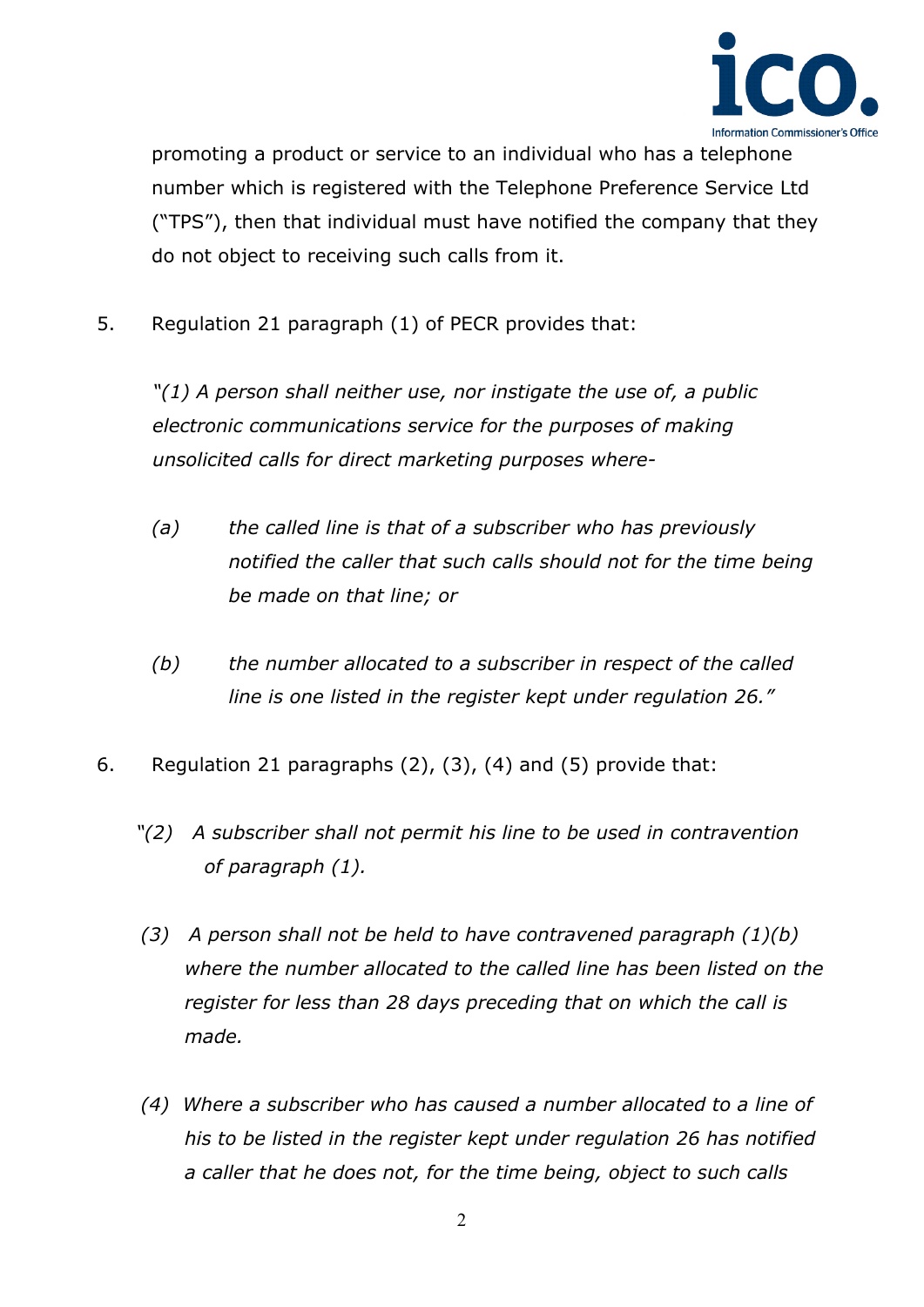

*being made on that line by that caller, such calls may be made by that caller on that line, notwithstanding that the number allocated to that line is listed in the said register.*

 *(5) Where a subscriber has given a caller notification pursuant to paragraph (4) in relation to a line of his—*

*(a) the subscriber shall be free to withdraw that notification at any time, and (b) where such notification is withdrawn, the caller shall not make such calls on that line."*

- 7. Regulation 24 of PECR provides:
	- *"(1) Where a public electronic communications service is used for the transmission of a communication for direct marketing purposes the person using, or instigating the use of, the service shall ensure that the following information is provided with that communication –*

*…* 

- *(b) in relation to a communication to which regulation 21 [or 21A] (telephone calls) applies, the particulars mentioned in paragraph (2)(a) and, if the recipient of the call so requests, those mentioned in paragraph (2)(b).*
- *(2) The particulars referred to in paragraph (1) are –*
	- *(a) the name of the person;*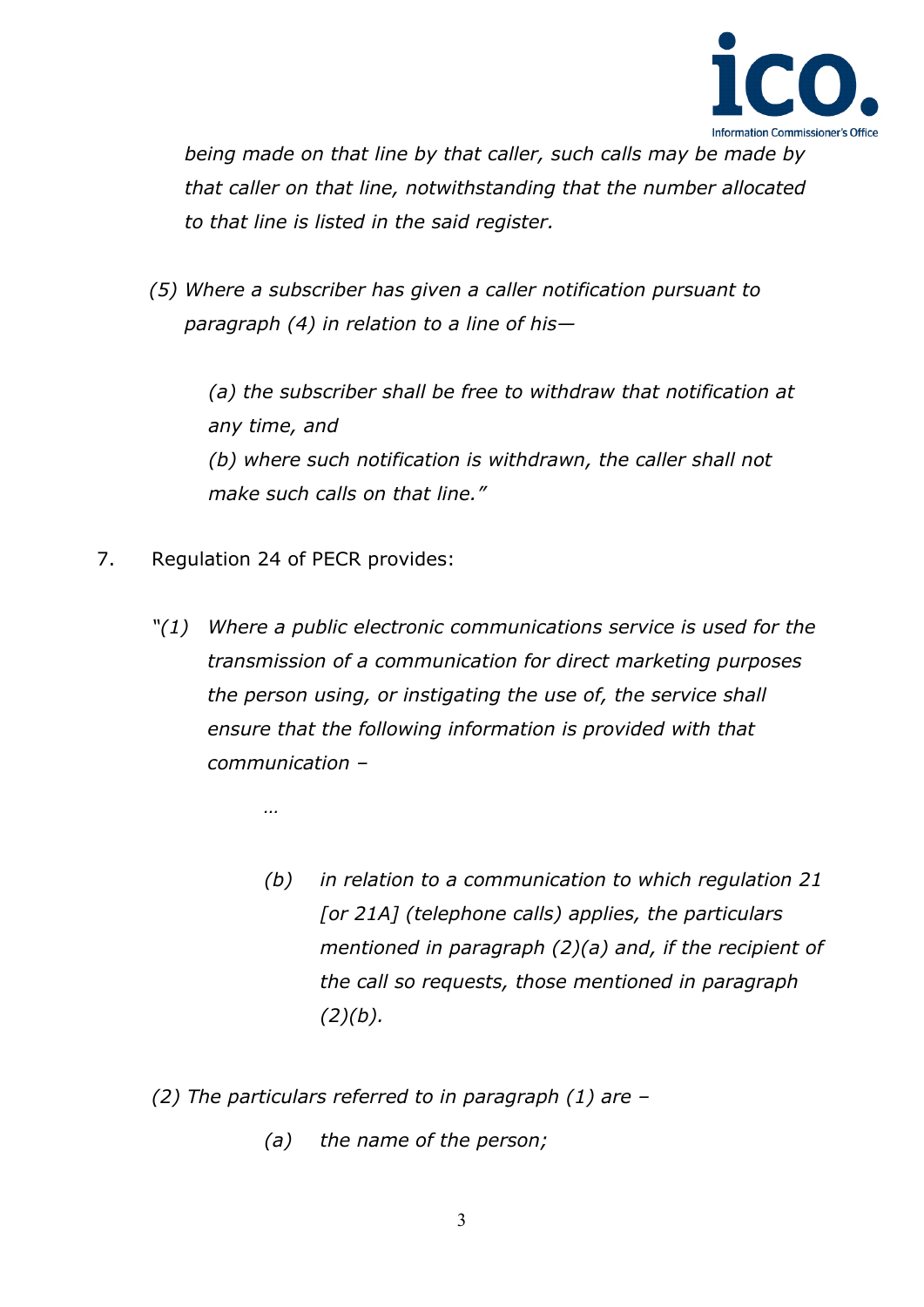

- *(b) either the address of the person or a telephone number on which he can be reached free of charge."*
- 8. Under regulation 26 of PECR, the Commissioner is required to maintain a register of numbers allocated to subscribers who have notified them that they do not wish, for the time being, to receive unsolicited calls for direct marketing purposes on those lines. The Telephone Preference Service Limited ("TPS") is a limited company which operates the register on the Commissioner's behalf. Businesses who wish to carry out direct marketing by telephone can subscribe to the TPS for a fee and receive from them monthly a list of numbers on that register.
- 9. Section 122(5) of the DPA18 defines direct marketing as "*the communication (by whatever means) of any advertising material which is directed to particular individuals*". This definition also applies for the purposes of PECR (see regulation 2(2) PECR & Schedule 19 paragraphs 430 & 432(6) DPA18).
- 10. "Individual" is defined in regulation 2(1) of PECR as "*a living individual and includes an unincorporated body of such individuals*".
- 11. A "subscriber" is defined in regulation 2(1) of PECR as "*a person who is a party to a contract with a provider of public electronic communications services for the supply of such services*".
- 12. The DPA contains enforcement provisions at Part V which are exercisable by the Commissioner. Those provisions are modified and extended for the purposes of PECR by Schedule 1 PECR.
- 13. Section 40(1)(a) of the DPA (as extended and modified by PECR) provides that if the Commissioner is satisfied that a person has contravened or is contravening any of the requirements of the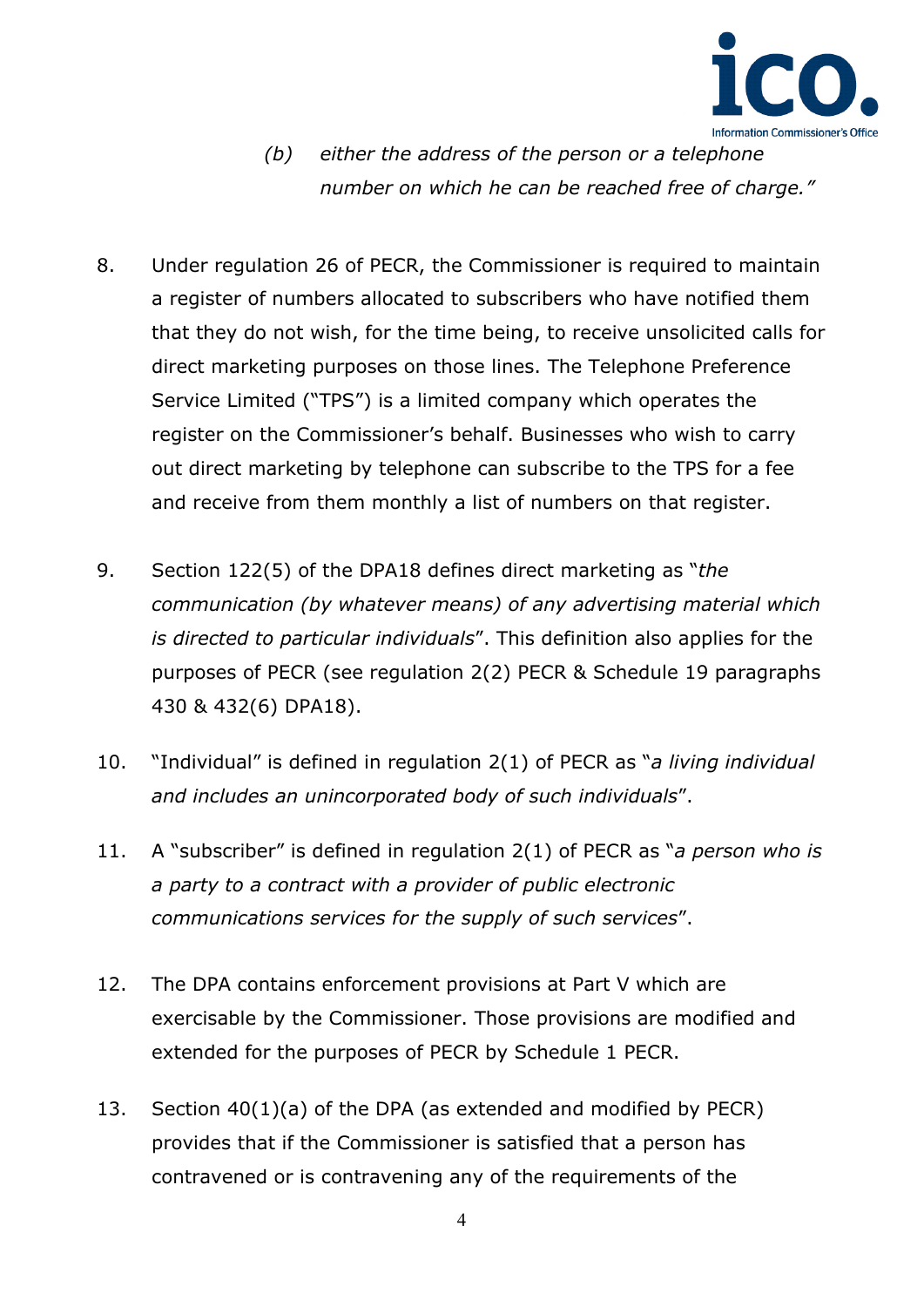

Regulations, he may serve him with an Enforcement Notice requiring him to take within such time as may be specified in the Notice, or to refrain from taking after such time as may be so specified, such steps as are so specified.

- 14. PECR were enacted to protect the individual's fundamental right to privacy in the electronic communications sector. PECR were subsequently amended and strengthened. The Commissioner will interpret PECR in a way which is consistent with the Regulations' overall aim of ensuring high levels of protection for individuals' privacy rights.
- 15. The provisions of the DPA remain in force for the purposes of PECR notwithstanding the introduction of the DPA18: see paragraph 58(1) of Schedule 20 to the DPA18.

#### **The contravention**

- 16. The Commissioner finds that UKACL contravened regulations 21 and 24 of PECR.
- 17. The Commissioner finds that the contravention was as follows:
- 18. Between 1 June 2020 and 31 December 2020, UKACL used a public telecommunications service for the purposes of making 39,167 unsolicited calls for direct marketing purposes to subscribers where the number allocated to the subscriber in respect of the called line was a number listed on the register of numbers kept by the Commissioner in accordance with regulation 26, contrary to regulation 21(1)(b) of PECR.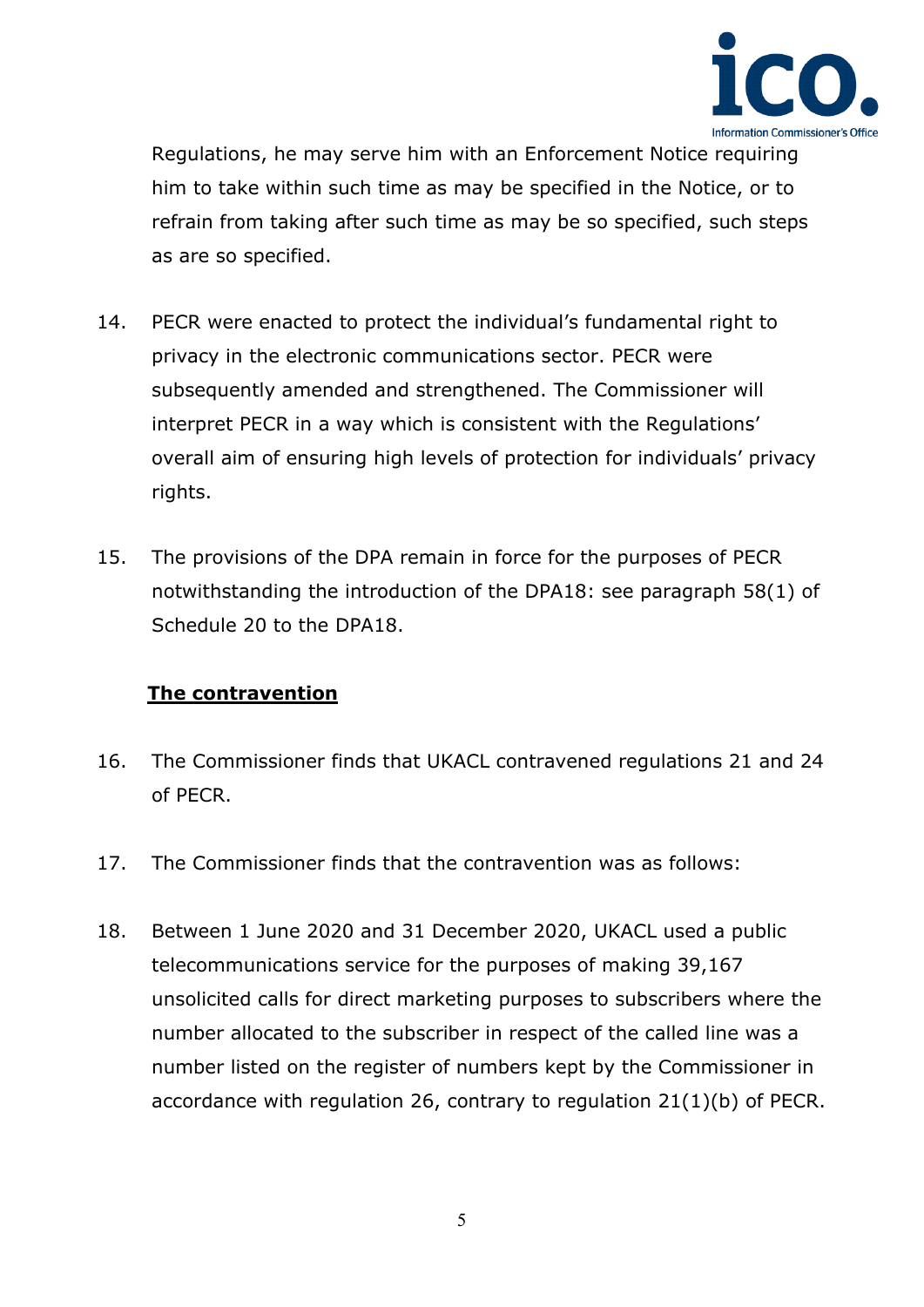

- 19. The Commissioner is also satisfied for the purposes of regulation 21 that these 39,137 unsolicited direct marketing calls were made to subscribers who had registered with the TPS at least 28 days prior to receiving the calls, and who for the purposes of regulation 21(4) had not notified UKACL that they did not object to receiving such calls.
- 20. For such notification to be valid under regulation 21(4), the individual must have taken a clear and positive action to override their TPS registration and indicate their willingness to receive marketing calls from the company. The notification should reflect the individual's choice about whether or not they are willing to receive marketing calls. Therefore, where signing up to use a product or service is conditional upon receiving marketing calls, companies will need to demonstrate how this constitutes a clear and positive notification of the individual's willingness to receive such calls.
- 21. The notification must clearly indicate the individual's willingness to receive marketing calls specifically. Companies cannot rely on individuals opting in to marketing communications generally, unless it is clear that this will include telephone calls.
- 22. Further, the notification must demonstrate the individual's willingness to receive marketing calls from that company specifically. Notifications will not be valid for the purposes of regulation 21(4) if individuals are asked to agree to receive marketing calls from "similar organisations", "partners", "selected third parties" or other similar generic descriptions.
- 23. UKACL has failed to provide any evidence to the Commissioner that the subscribers who received these calls had notified UKACL that they did not, for the time being, object to such calls.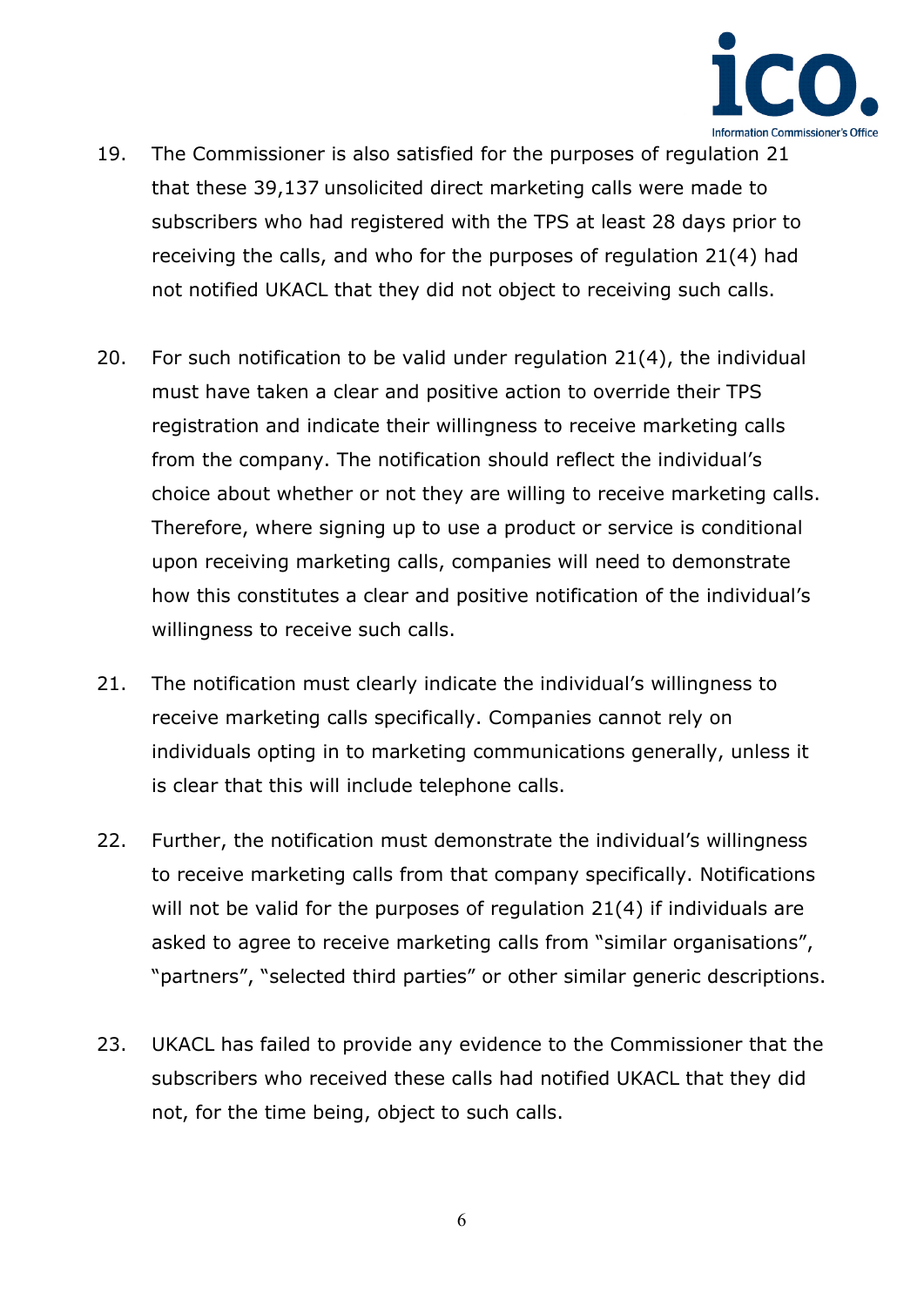

- 24. Further, UKACL failed, as required by regulation 24 of PECR, to provide the recipient of the calls with the particulars specified at regulation 24(2) of PECR in that there is evidence that the calls did not accurately identify UKACL as the caller.
- 25. The Commissioner has considered, as he is required to do under section 40(2) of the DPA (as extended and modified by PECR) when deciding whether to serve an Enforcement Notice, whether any contravention has caused or is likely to cause any person damage or distress. The Commissioner has decided that it is likely that damage or distress has been caused in this instance.
- 26. **In view of the matters referred to above the Commissioner hereby gives notice that, in exercise of his powers under section 40 of the DPA, he requires UKACL to take the steps specified in Annex 1 of this Notice**.

#### **Right of Appeal**

27. There is a right of appeal against this Notice to the First-tier Tribunal (Information Rights), part of the General Regulatory Chamber. Information about appeals is set out in the attached Annex 2.

Dated the 14<sup>th</sup> day of March 2022.

Andy Curry Head of Investigations Information Commissioner's Office Wycliffe House Water Lane Wilmslow **Cheshire** SK9 5AF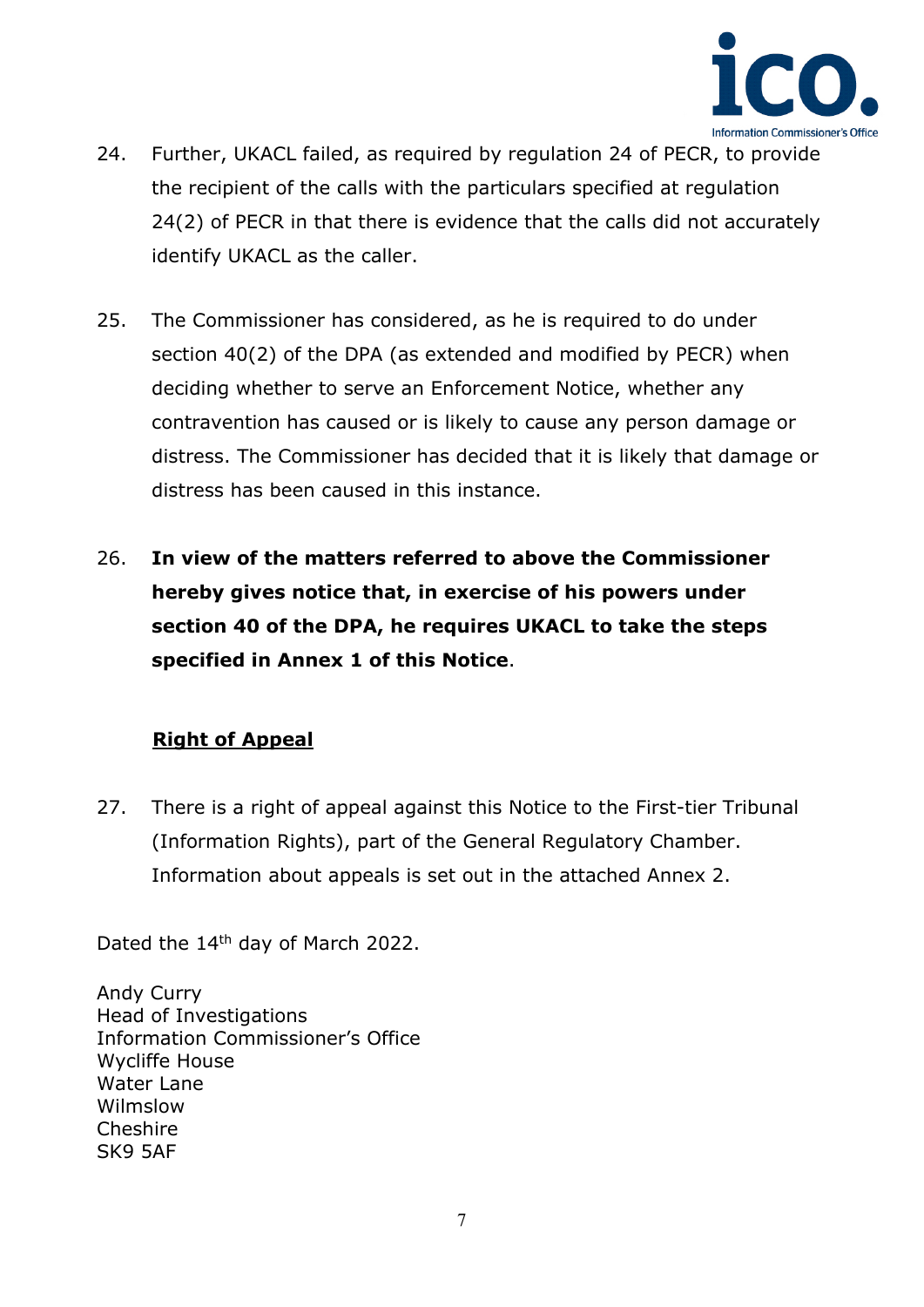

# **ANNEX 1**

# **TERMS OF THE ENFORCEMENT NOTICE**

UKACL shall within 30 days of the date of this notice:

• Neither use, nor instigate the use of, a public electronic communications service for the purposes of making unsolicited calls for direct marketing purposes where the called line is that of:

(a) a subscriber who has previously notified UKACL that such calls should not be made on that line; or

(b) a subscriber who has registered their number with the TPS at least 28 days previously and who has not notified UKACL that they do not object to such calls being made.

• Furthermore, where a public electronic communications service is used for the transmission of a communication for direct marketing purposes, UKACL shall ensure that the recipient of the communication is provided with:

(a) the name of the person; and if the recipient so requests,

(b) either the address of the person or a telephone number on which he can be reached free of charge.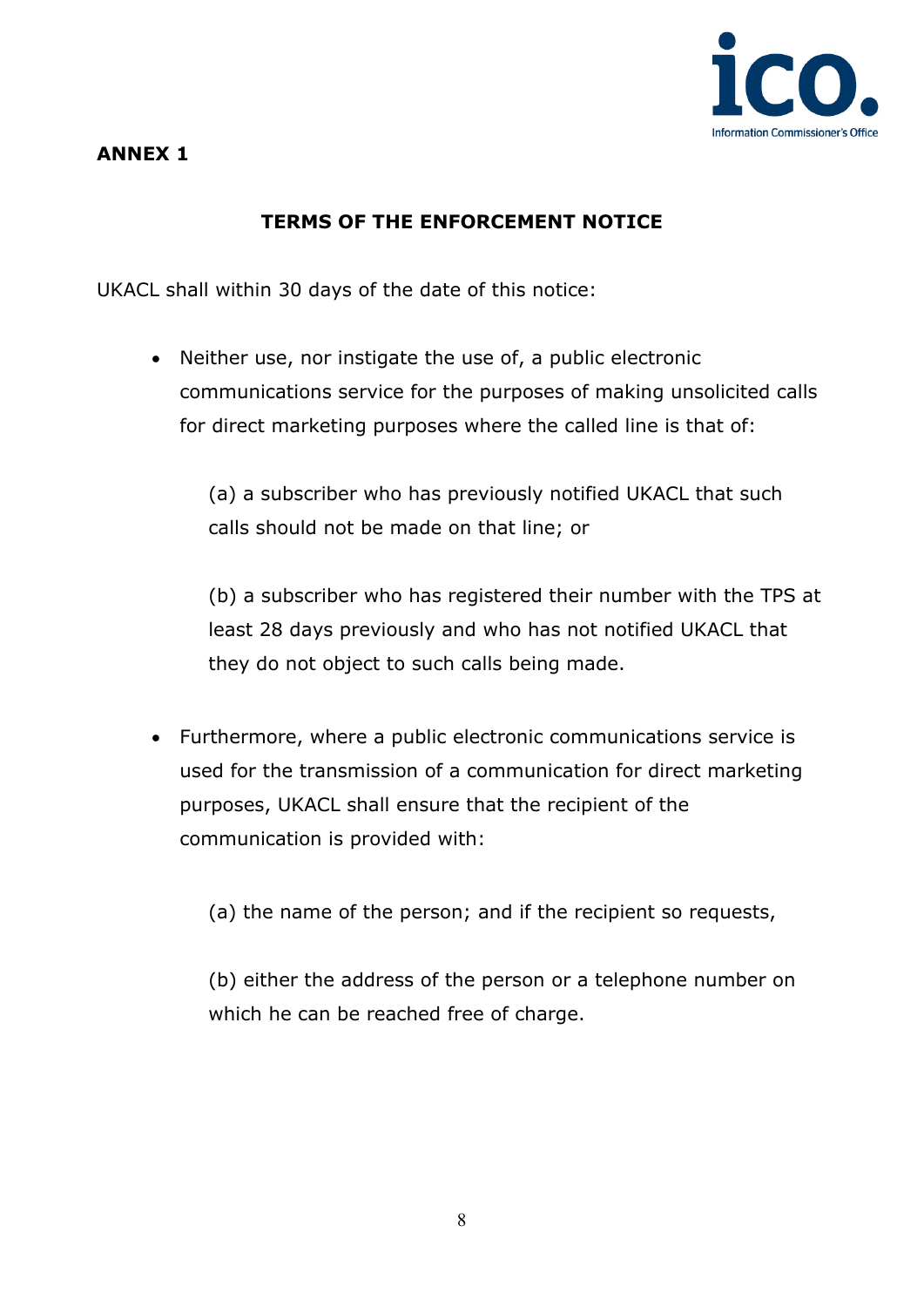

## **ANNEX 2**

# **RIGHTS OF APPEAL AGAINST DECISIONS OF THE COMMISSIONER**

- 1. Section 48 of the Data Protection Act 1998 gives any person upon whom an enforcement notice has been served a right of appeal to the First-tier Tribunal (Information Rights) (the "Tribunal") against the notice.
- 2. If you decide to appeal and if the Tribunal considers:
	- a) that the notice against which the appeal is brought is not in accordance with the law; or
	- b) to the extent that the notice involved an exercise of discretion by the Commissioner, that he ought to have exercised his discretion differently,

the Tribunal will allow the appeal or substitute such other decision as could have been made by the Commissioner. In any other case the Tribunal will dismiss the appeal.

3. You may bring an appeal by serving a notice of appeal on the Tribunal at the following address:

> General Regulatory Chamber HM Courts & Tribunals Service PO Box 9300 Leicester LE1 8DJ

Telephone: 0203 936 8963 Email: [grc@justice.gov.uk](mailto:grc@justice.gov.uk)